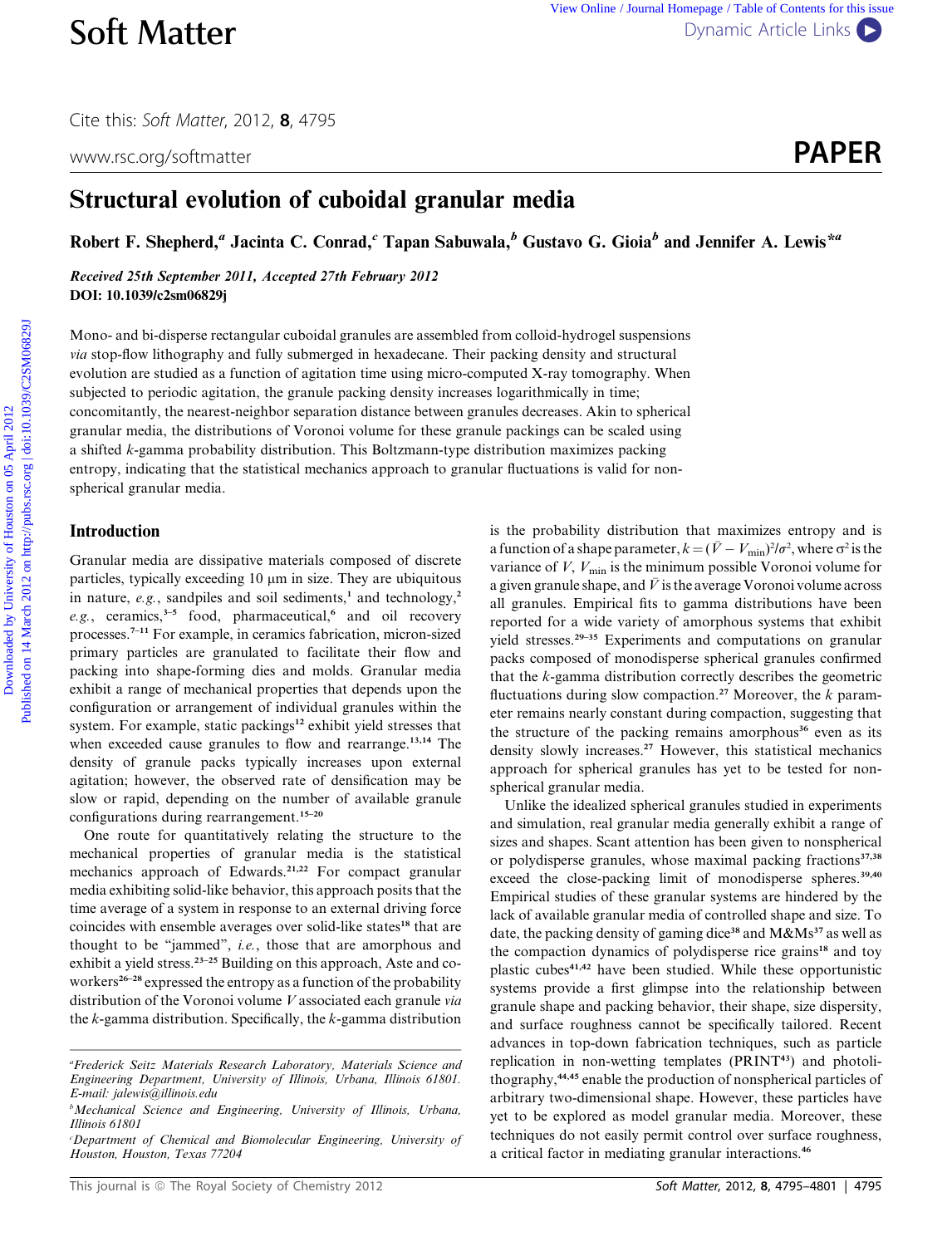Here, we demonstrate a new route for fabricating non-spherical granular media of controlled shape and size via stop-flow lithography.<sup>47</sup> Specifically, monodisperse cuboidal (MC) and brick-shaped (MB) granules and bidisperse cuboidal blends (BC) are produced. The density, pair correlation function, and density fluctuations in fully submerged granular (MC, MB, and BC) packings are determined as a function of agitation time by X-ray micro-computed tomography  $(uCT)^{48}$  coupled with image analysis. We find that their packing density increases logarithmically with agitation time, while the nearest-neighbor separation distance between granules decreases slightly. Akin to spherical granules, their Voronoi volume distributions follow the scaling form predicted by the k-gamma model despite significant differences in edge convexity, shape, and size. Together, our observations suggest that the granule shape may play only a minimal role in determining packing dynamics in fully submerged granular media.

## Experimental methods

## Cuboidal granule assembly

Granules with controlled shape and size dispersity are created from a photocurable colloid-hydrogel suspension via stop-flow lithography (Figure S1).<sup>47,49</sup> Granules with characteristic sizes on the order of 100 µm are produced at a frequency of roughly 100 Hz. These granules are composed of silica microspheres of diameter 500  $\pm$  25nm with a colloid volume fraction  $\phi_{SiO2} \approx$ 0.64; individual microspheres on the granule surface can be resolved using atomic force microscopy (AFM; Fig. S1). The root-mean square surface roughness of these granules, which is controlled by the microsphere radius, is 150 nm. After photopolymerization, the granules are extracted from suspension and cleaned by washing them in acetone and heptane. To reduce attractive interactions, the granules are immersed in hexadecane, which lowers the Hamaker constant,  $A_H$ , from  $A_H = 6.3 \times 10^{-20}$  J (silica in air) to  $A_H = 0.3 \times 10^{-20}$  J (silica in hexane).<sup>50</sup>

To assemble fully submersed granular packings, we gently add the nonspherical granules to X-ray transparent, polyimide tubes of internal diameter  $\approx$  2.0 mm filled with hexadecane (Figure S2). The tip of a pipette containing granules immersed in hexadecane is brought into contact with the meniscus present within the hexadecane-filled tube. When the pipette is inverted, the granules gently fall to the bottom of the tube to form a loosely packed structure. To eliminate the static electricity that is built up during handling, the granule packs are subjected to an antistatic gun (Zerostat). To investigate their structural evolution, we agitated the samples by repeated horizontal shaking for times ranging from 0 to  $25 \times 10^3$  s with a period of 2 s and a maximum velocity of  $2 \text{ cm s}^{-1}$ . We restricted our experiments to this relatively slow oscillation (as compared to typical oscillation frequencies of 4 Hz in other horizontal-shaking experiments performed on spherical granules<sup>51</sup>), because higher frequencies and amplitudes completely disrupted the granular pack and dispersed the granules throughout the fluid volume. Under these conditions, we did not observe any crystallization in our experiments, unlike prior observations on horizontally oscillated spherical granules.<sup>51,52</sup> The relative acceleration in our system is  $\Gamma = A\omega^2/g \approx 2 \times 10^{-4}$ , calculated using an amplitude  $A \approx 0.67$ 

cm and a frequency  $\omega = 0.5$  Hz, well below the threshold for relative acceleration  $\Gamma = 0.4$  typically needed for crystallization of spheres.<sup>52</sup>

## Force calculations

We estimated the minimum and maximum adhesion forces between granules due to van der Waals (vdW) interactions using the Hamaker constants from Lee.<sup>50</sup> We first estimated the van der Waals force between two spheres<sup>53</sup> as  $F_{sph-sph} = -A_H R/12D^2$ , where  $R$  is the sphere radius and  $D$  is the separation between the spheres. For two silica spheres of radius  $R = 500$  nm suspended in hexadecane, we estimated a separation distance  $D = 0.2$  nm between the spheres, leading to a vdW force  $F_{sph-sph} = -6.9 \times$ 10-<sup>4</sup> nN. To calculate the force of adhesion, we estimated the minimum and maximum number of colloid-colloid contacts for each cuboidal granule. AFM images of the surface of a granule (Figure S1) show that there is approximately one protruding colloid per square micron of surface area, and thus two colloidcolloid contacts for each square micron when two granules are in contact. From the minimum and maximum contact areas for each granule, which are set by the areas of the cuboid faces, we estimated the van der Waals adhesion force  $F_{vdW}$ between granules as  $1.4-1.7$  nN (MC),  $1.4-5.2$  nN (MB), and 1.4–3.9 nN (BC). Here, we demunistria a new route for fabricating anomphar-<br>
in all grands alary and also as a specified on the specified on the specified on the specified on the specified on the specified on the specified on the specifie

To assess the influence of van der Waals forces on the compaction of granular packs, we also calculated for each granule shape the gravitational force,  $F_{grav} = \rho_{avg}Vg$ , where V and  $\rho_{avg}$  are the volume and average density of a granule, respectively. The packing fraction of silica colloids ( $\rho_{SiO2} = 2.25$  g/cc) within the granules is  $\phi \approx 0.64^{49}$  and the interstices  $(1 - \phi \approx 0.36)$  are assumed to be filled with hexadecane ( $\rho_{C16} = 0.75$  g/cc). Hence, the effective density of the granules immersed in hexadecane is  $\rho_{avg} = 1.7$  g/cc. From the granule volumes for each cuboid, we estimate that the gravitational force  $F_{grav}$  is 1.8 nN (MC), 5.3 nN (MB), and 2.9 nN (BC), respectively.

## Three-dimensional imaging of cuboidal granular packs

We imaged the fully submerged granular media in three dimensions using X-ray micro-computed tomography  $(\mu$ CT) (MicroCT-200, X-Radia, Pleasanton, CA). To minimize wall effects, the granular packings are imaged at a minimum distance of four cuboidal granule edge lengths from the interior surface of tubes. For each sample, we imaged 500 to 1200 granules at a magnification of  $10 \times$  or  $20 \times$  and resolutions of 0.93  $\mu$ m/pixel or 1.63  $\mu$ m/pixel, respectively. This resolution is sufficient to allow individual granules within the packed bed to be clearly visualized, because their X-ray scattering cross-section is much larger than that of hexadecane.

#### Imaging analysis

The granular packings are digitally reconstructed using Imaris visualization software (Bitplane Software, Zurich, Switzerland). From these images, we determined the granule volume fraction  $\phi$ , the pair distribution function  $g(r)$ , the distribution of Voronoi volume V, and the k-gamma distribution as a function of agitation time. To calculate granule volume fraction  $\phi$ , we measured the volume of granules and hexadecane-filled voids by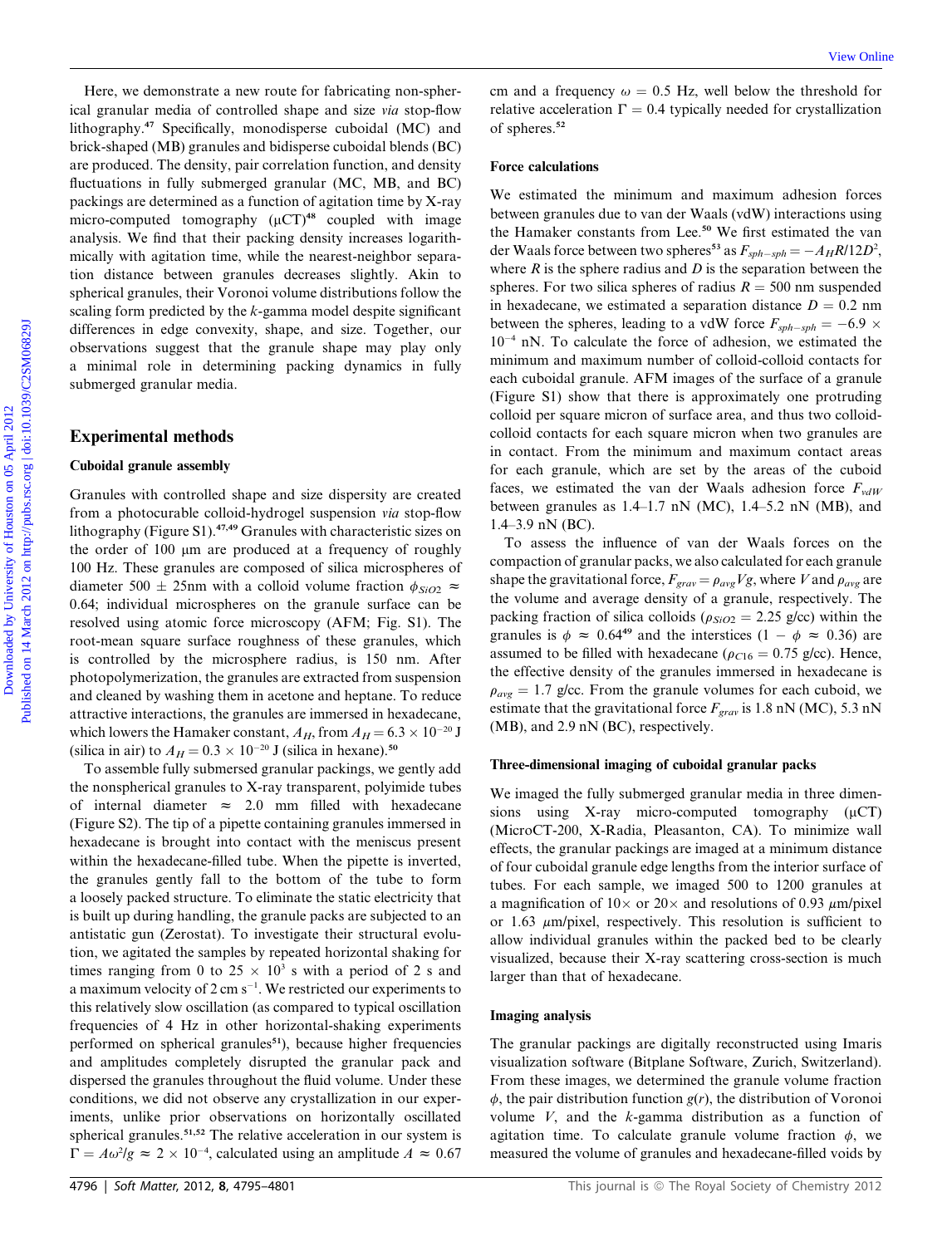thresholding the pixel intensity using an ImageJ plugin that implements Otsu's thresholding algorithm.<sup>54</sup> We estimate that this threshold procedure combined with the high contrast in intensity between hexadecane and silica leads to an error of no more than one pixel at the edge of each granule. For the granules studied here, the length of the shortest side in a  $\mu$ CT image is 25 pixels, leading to a maximum error in the absolute volume fraction of no more than 12% (as estimated for a cuboid granule).

To locate the positions of all granules within each threedimensional image stack, we first segmented the granules to separate touching neighbors and thereby assigned a unique identity to each granule. We then extracted the centroids of each granule from the segmented granule matrix. The pair-correlation distribution function  $g(r)$  is calculated from the positions of the centroids as a function of the time of agitation using standard algorithms in IDL (ITTVIS, Boulder CO).

To assess the local structure of the granule packings, we calculated the Voronoi volume, defined as the volume in space closest to each granule. Because our cuboidal granules have flat faces, we cannot simply apply the standard algorithms developed for calculating the Voronoi volume of spheres. Instead, we calculated the Voronoi volume,  $V$ , for each granule in the packed bed from the  $\mu$ CT images, using a method similar to that reported by Al-Raoush and Alshibli.<sup>55</sup> We used the surfaces of the segmented granules as a starting location to determine each individual granule's Voronoi volume. For each granule, we calculated a Euclidean distance map from its surface to the next nearest surface, and subtracted this map from its Euclidean distance map calculated in the absence of other granules. This difference is the volume of unoccupied space closest to each granule. We finally calculated the Voronoi volume for each granule by summing the granule volume and the volume of unoccupied space closest to it. domination the rised intensity using on Tragge phase in the scaling function proposal by Asta, taking  $\mu$  and its minimizer on the scaling equilibration of the considerable algorithm <sup>2</sup> We consider the base of  $V$ ,  $c^2$ 

The k-gamma distribution is the probability density function (PDF) to find a packing of  $k$  cells that occupy a Voronoi volume  $V$  in an experiment where the average Voronoi volume of an occupied cell is  $\bar{V}$ <sup>27</sup>. This PDF maximizes the functional entropy<sup>26-28</sup> and is given by

$$
f(V,k) = \frac{k^k (V - V_{\min})^{k-1}}{\Gamma(k)(\overline{V} - V_{\min})^k} \exp\left(-k \frac{V - V_{\min}}{\overline{V} - V_{\min}}\right) \tag{1}
$$

where  $V_{\text{min}}$  is the minimum Voronoi volume per granule, and  $k =$  $(\bar{V} - V_{\text{min}})^2/\sigma^2$ , where  $\sigma^2$  is the variance of  $V^{27}$ . The parameter k thus quantifies the shape of the distribution, and  $\bar{V} - V_{\text{min}}$ quantifies its scale.<sup>56</sup>

To fit our experimental data to this distribution function, we first labeled all granules with a unique identification number. The accuracy of the nonlinear fitting to the stretched Boltzmann-like form of the  $k$ -gamma distribution (eqn  $(1)$ ) is highly sensitive to the minimum Voronoi value,  $V_{\text{min}}$ . We found that poor statistics in the long tails of the Voronoi volume distribution lead to large differences in the shape and scale parameters. We therefore estimated the probability density function (PDF) of Voronoi volumes  $P(V)$  from the experimentally measured distribution using the kernel density estimator ksdensity.m as implemented in Matlab (MathWorks, Natick MA);  $P(V)$  is evaluated at 36 equally spaced points using a Gaussian kernel centered at each point. We then used nonlinear least squares regression to fit the PDF to the analytical function proposed by Aste, taking  $\overline{V}$  and k as fit parameters. Finally, we estimated the variance of the distribution from the analytical fit parameters as  $\sigma^2 = (\bar{V} - V_{\text{min}})^2/k$ . The fit values for  $\bar{V}$ ,  $\sigma^2$ , and k are reported in Supplementary Information (Table S1).

## Results and discussion

To demonstrate the utility of our microfluidic granulation method for investigating fundamental problems in granular physics, we created three types of granular media composed of different shapes and sizes (Fig. 1). Monodisperse cuboidal (MC) granules have dimensions of  $50 \times 50 \times 40 \ \mu m^3$  with a coefficient of variation c.v. <12% (Fig. 1a). Monodisperse brick-shaped granules (MB) have dimensions of  $150 \times 50 \times 40 \ \mu \text{m}^3$ , yielding a maximum aspect ratio of 3.75, and a c.v.  $\lt$  10% (Fig. 1b). Bidisperse cuboidal granules (BC), with respective dimensions of  $50 \times 50 \times 40 \ \mu m^3$  (c.v. < 10%) and 75  $\times$  75  $\times$  40  $\mu m^3$  (c.v. < 10%), are blended in a 1 : 20 number ratio of small-to-large cuboids (Fig. 1c). Using the radii of spheres with equivalent volumes to the small and large cuboids, we estimate the polydispersity of the BC media to be  $\delta \approx 0.13$ . This minimal set of building blocks allows us to test the effects of both shape and size dispersity on the packing behavior and structural evolution of fully submerged granular media during agitation.

We characterize the structure of the resulting granular packings in three dimensions using  $\mu$ CT. This technique allows large sample volumes to be imaged with submicron resolution, thereby enabling the locations of the centroids of individual cuboidal granules to be determined as shown in Fig. 2(a). From this data, we calculate the bulk density of granule packings as well as metrics of their local structure, including the pair-correlation function, Voronoi volume, and k-gamma distribution. As one example, the interfaces between neighboring Voronoi volumes, denoted by the red surfaces, are shown in Fig.  $2(b)$ —(d).

We first determined the kinetics of bulk compaction by imaging fully submerged granule packings at regular time intervals during agitation. The initial volume fraction occupied by these packings depends on both granular shape and size dispersity, as shown in Fig. 3. We find average values of  $\phi_{MC}$  =  $0.47 \pm 0.15$ ,  $\phi_{MB} = 0.38$ , and  $\phi_{BC} = 0.33$  for MC, MB, and BC samples, respectively. Both the brick (MB) and bidisperse (BC) granular packings exhibit lower initial densities than those containing monodisperse cuboids. Their lower initial volume fractions reflect structural frustration that arises from the large aspect ratio of the MB granules and the size dispersity between the two types of BC granules, respectively. Remarkably, the bidisperse granular media has the lowest initial density, even though increasing size dispersity often leads to more dense maximal packings.<sup>57</sup> The MC granule packings undergo steady densification as a function of agitation, with the volume fraction increasing logarithmically in time. This behavior has been observed for spherical granule packings.<sup>16</sup> For the data collected, we are unable to distinguish between corrected functional forms suggested for the time dependence of the density,<sup>58–62</sup> such as an inverse-logarithm<sup>16</sup> or a stretched exponential.<sup>19</sup> The rate of compaction  $\tau = d\phi/d\log t$  of the MC sample, calculated from the slope of the density as a function of time (Table 1), is constant over all agitation times. By contrast, the MB and BC packings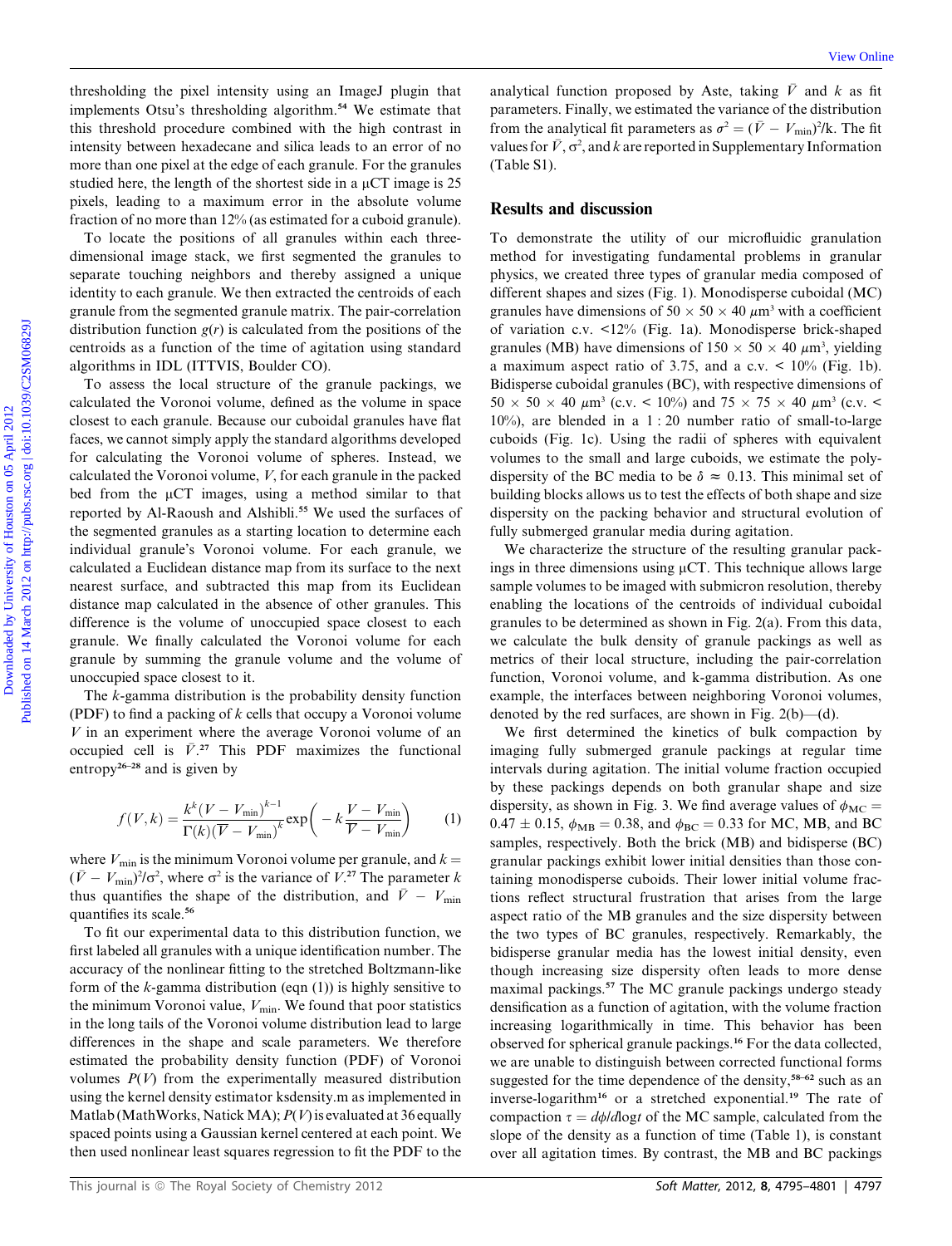

Fig. 1 Scanning electron micrographs of cuboidal granular media used in this study. (a) Monodisperse cuboidal (MC) granules [scalebar 150  $\mu$ m]; inset: a cuboidal granule [scalebar 10 µm]. (b) Monodisperse brick-shaped (MB) granules [scalebar 500 µm]; inset: three brick-shaped granules [scalebar 50 mm]. (c) Bidisperse cuboidal (BC) granules [scalebar 150 mm]; inset: two cuboidal granules [scalebar 10 mm].



Fig. 2 (a) Representative 3D reconstruction of a cuboid granule pack, where each granule (blue) surface has been eroded (gray) to facilitate segmentation. (b—d) Outlines of the Voronoi volumes (red) for a subset of granules (shown in blue) in (b) MC, (c) MB, and (d) BC granule packings, respectively. Scalebars are 100  $\mu$ m, 50  $\mu$ m, 50  $\mu$ m, and 70  $\mu$ m, respectively.



Fig. 3 Log-linear plot of the volume fraction versus agitation time for  $MC$  ( $\blacksquare$ ), MB ( $\times$ ), and BC (+) granule packings. The solid lines indicate logarithmic fits to the experimental data. Each data point represents a single run, except for the initial point for the MC sample in which three replicate experiments were performed.

exhibit two distinct regimes of logarithmic compaction, with a fast initial compaction rate followed by a slower compaction rate. These compaction rates differ by about an order of

magnitude. For the MB packings, the duration of the fast compaction is very short, indicating that even small changes in the local structure can induce large changes in the bulk volume. Indeed, these structures are very fragile and can collapse even upon slight agitation. For the BC packing, the duration of fast compaction is much longer than in the MB packing, and the subsequent slow compaction is slightly slower than that of either the MC or MB packings. We surmise that this slower rate is due to the fact that the smaller cuboids are too large to fit into the interstices between the larger cuboids. Our findings suggest that both shape and size dispersity determine the rate of compaction of nonspherical granular media.

The theoretical maximum packing fraction of MC and MB granules is unity. However, at agitation times in excess of  $10<sup>4</sup>$  s, these granular packs are still far from their maximal packing fraction. Clearly, much longer agitation times are needed to approach maximal packing densities for these systems. To explain this surprising result, we compare the relative strengths of the gravitational and van der Waals (vdW) forces that act upon the granules. We estimated that that the maximum magnitudes of the vdW forces  $F_{vdW}$  are 1.7 nN and 5.2 nN for MC and MB granules, respectively. These attractive forces are similar in magnitude to the gravitational force,  $F_{grav}$ , that drives compaction, 1.8 nN and 5.3 nN for MC and MB, respectively. By contrast, for spherical glass granules (1 mm diameter), a common choice for studies of granular structure and compaction,<sup>63</sup> the magnitude of the gravitational force  $F_{grav} = 12 \mu N$  is an order of magnitude larger than that of the van der Waals force  $F_{VdW} = 1.3$  $\mu$ N. Compared to mm-scale glass beads in which gravitational forces dominate compaction, the nearly equal magnitudes of van der Waals and gravitational forces for these cubiodal granules suggest that they should approach their maximum packing fractions far more slowly.

The increase in bulk density as a function of agitation time indicates that the fully submerged granule packings undergo structural changes at the local scale during compaction. To probe the evolution of local structure, we first measure the pair-correlation function  $g(r)$  for the MC and BC packings; the number of individual granules imaged within the MB packing was too small to obtain reasonable statistics. For the MC packing, the position of the first maximum in the pair correlation function shifts to smaller values of r/a as the agitation time increases, indicating that the nearest-neighbor separation significantly decreases during agitation (Fig. 4a). A similar shift is also seen in the position of the weak second maximum for the MC sample. These shifts in position occur without changes in the widths of the maxima, indicating that the sample slowly evolves toward a more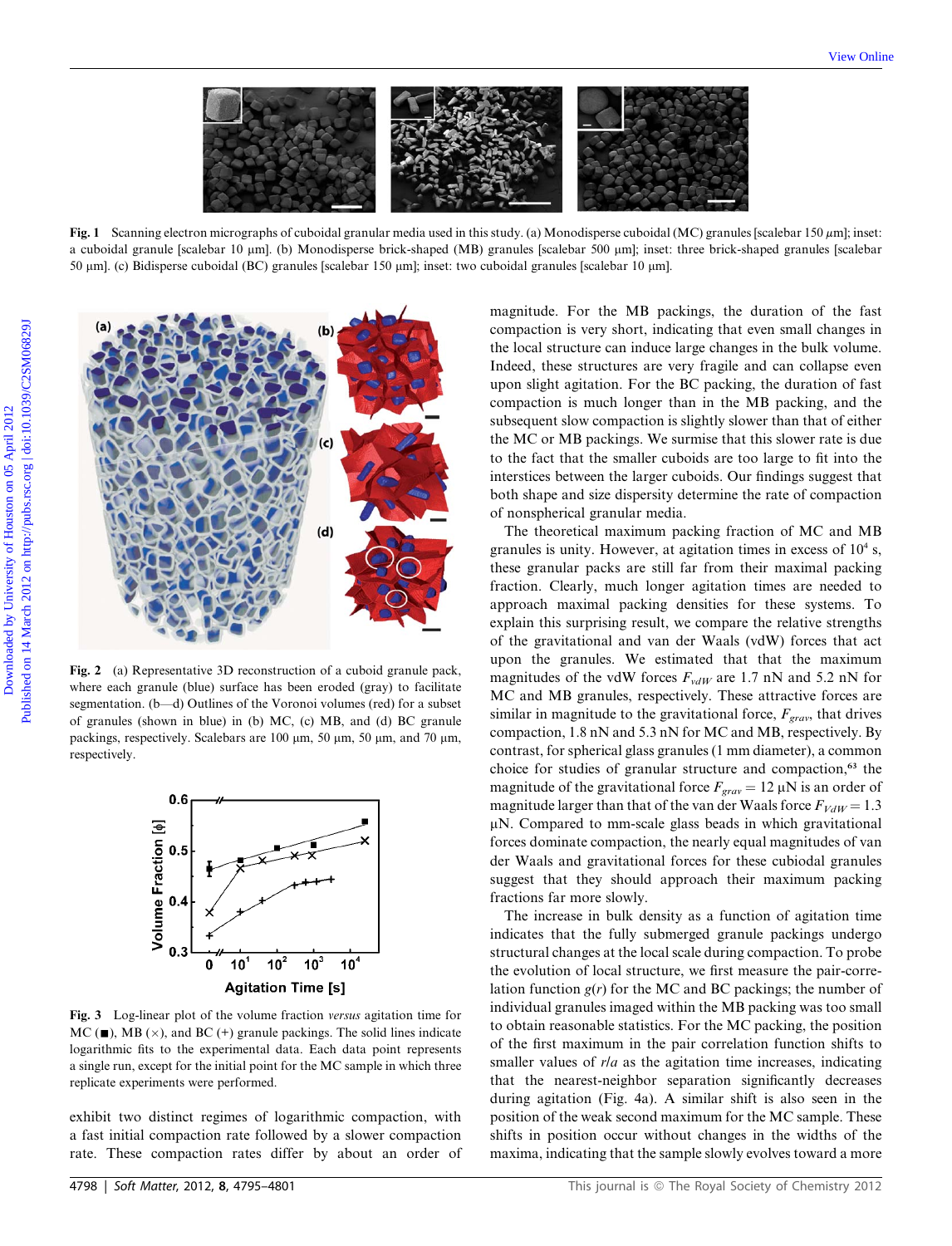compact structure without significant translational ordering. By contrast, neither the position nor the width of the first maximum of  $g(r)$  of the BC packing, which contains a bimodal distribution of cuboid sizes, changes with increasing agitation time within measurement error (Fig. 4b). Hence, the large changes in initial volume fraction observed for the BC packing likely arise due to slight local reorientation and alignment of the granules. More sensitive measurements of the local orientation of individual granules<sup>38</sup> are required to fully elucidate the observed differences in granule packs of varying shape and size distribution.

To further probe their local structure evolution, we measured the distribution of Voronoi volume for each sample as a function of agitation time. Representative distributions of Voronoi volume are shown for the MC, MB, and BC packings as a function of agitation time are shown in Fig. 5. From the experimentally measured distributions (symbols), we calculated the experimental probability distribution functions (PDF) for the Voronoi volume using the kernel density estimation (lines) and fit each PDF to the analytical function proposed by Aste et al.  $(eqn(1))$ .

The agitation-enhanced compaction is captured by the distributions of Voronoi volume, shown in Fig. 5. The mean and variance of the Voronoi volume distribution for the MC pack both decrease with increasing agitation time. Over 25,000 s of agitation, the mean Voronoi volume decreases by roughly 12% (from  $\bar{V} = 6.5 \times 10^2 \,\mu \text{m}^3$  to  $\bar{V} = 5.7 \times 10^2 \,\mu \text{m}^3$ ) and the variance decreases by roughly 18% (from  $\sigma^2 = 7.9 \times 10^3 \mu m^6$  to  $\sigma^2 = 6.5 \times$  $10^3 \mu m^6$ , Table S1), confirming that the structure becomes more homogeneous with increasing agitation. Similarly, the mean and variance of the Voronoi volume distribution for the MB packing decreased by 9% and 15%, respectively (from  $\bar{V} = 9.4 \times 10^2 \,\mu \text{m}^3$ to  $\bar{V} = 8.6 \times 10^2 \,\mu \text{m}^3$  and  $\sigma^2 = 30.9 \times 10^3 \,\mu \text{m}^6$  to  $\sigma^2 = 26.4 \times 10^3$ 



Fig. 4 Pair-correlation function  $g(r)$  versus the normalized separation distance r/a for (a) MC and (b) BC granule packings, where  $a = 40 \mu m$ , the minimum side length for all granules. The vertical dotted lines indicate the initial positions of the first and second maxima for the MC sample. Curves are offset by unit increments in the vertical direction to improve clarity.



Fig. 5 Probability density function (PDF) (left) and scaled PDF (right) of the Voronoi volume distributions for (a) MC, (b) MB, and (c) BC granule packings. Symbols indicate different agitation times; lines indicate fits to the functional form in eqn (1).

 $\mu$ m<sup>6</sup>, Table S1). The relatively small changes in the Voronoi volume distribution are consistent with our hypothesis that the large changes in bulk structure for the MB packing arise from local reorientations of the granules. The magnitude of the changes in Voronoi volume over time are broadly consistent with prior results on spherical granules, $26-28$  confirming that granular shape does not strongly affect the rate of compaction.

> Unlike monodisperse granule (MC and MB) packings, bidisperse cuboidal granule packs (BC) exhibit more pronounced structural changes as a function of agitation time. Both the initial mean ( $\bar{V} = 3.6 \times 10^3 \,\mu\text{m}^3$ ) and variance ( $\sigma^2 = 6.7 \times 10^5 \,\mu\text{m}^6$ ) of



Fig. 6 Values of the shape parameter  $k$  obtained from fitting the k-gamma distribution to the Voronoi volume distributions for MC  $(\blacksquare)$ , MB  $(x)$  and (BC)  $(+)$  granule packings. The dashed line indicates the value expected for mechanically stable packings of spherical granules.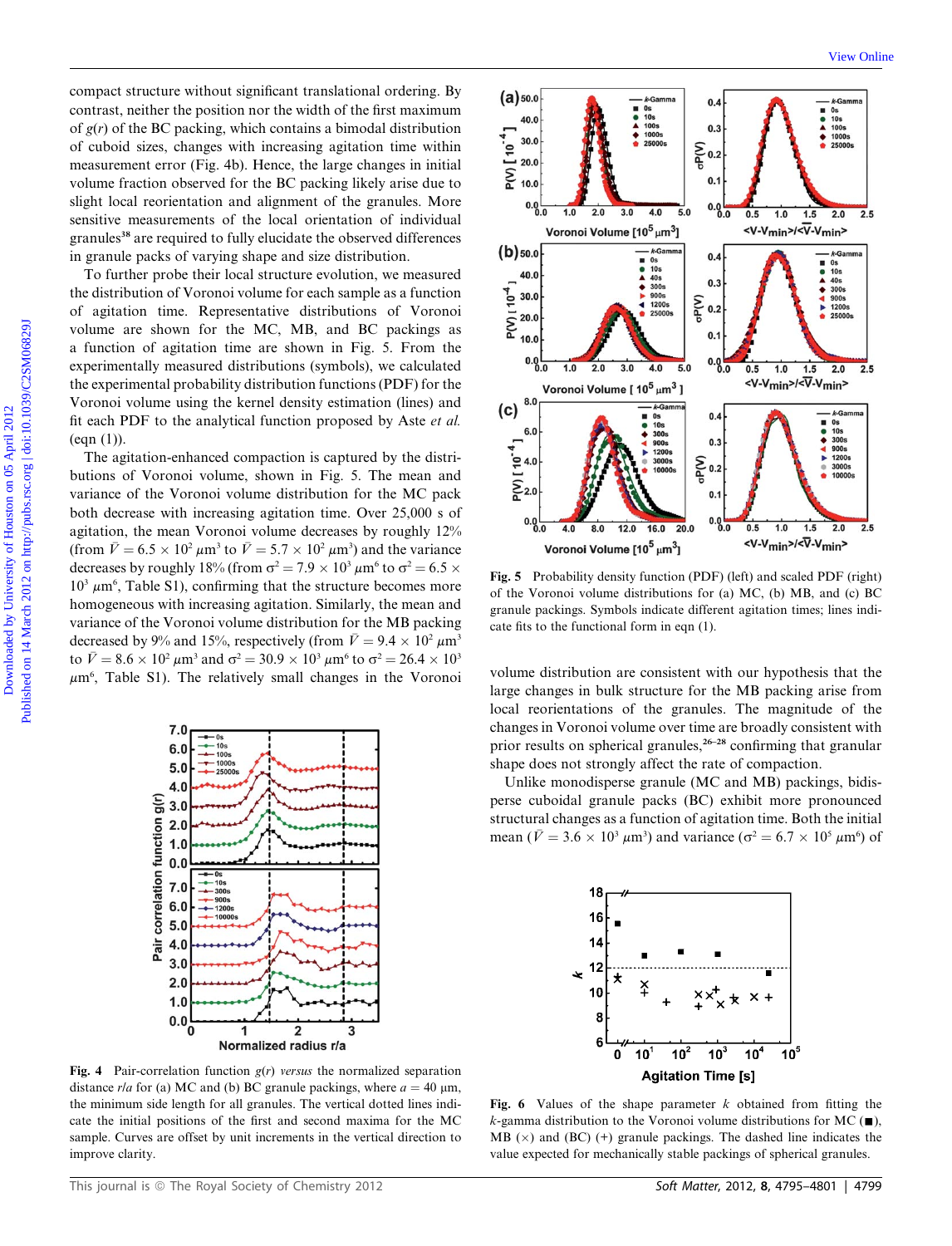the Voronoi volume distribution are larger than the corresponding values measured for the other systems, even though the volumes of the two granules in the BC packing are smaller than those in the MB packing. This surprising result stems from the low bulk density measured for the BC packing, shown in Fig. 1, and likely arises because the small cuboidal granules cannot fit within the interstices present between the larger cuboidal granules. After the BC packing is agitated for 10,000 s, the mean and variance dramatically decrease by 23% and 46%, respectively (Fig. 5c and Table S1), indicating that agitation can overcome this structural frustration.

Remarkably, despite the clear differences in compaction behavior, all three systems can be well fit to the k-gamma distribution, $27$  as shown by the solid lines in Fig. 5 (left). Furthermore, by rescaling the volume (x-axis) as  $(V - V_{min})/(\bar{V} - V_{min})$  and the distribution of Voronoi volumes (y-axis) as  $\sigma P(V)$ , all of the distributions collapse onto a single master curve, as shown in the right side of Fig. 5. The good collapse of all of these data indicates that the jamming conditions are phenomenologically similar throughout agitation, despite the clear increase in packing fraction (Fig. 2) and slight change in nearest-neighbor distance (Fig. 3). From the fits to the  $k$ -gamma distribution, we extracted the shape (k) and scale (  $\bar{V} - V_{\rm min}$ ) parameters (Table S1). We find that the  $k$  parameter, which is analogous to the specific heat in thermal systems, $27$  is relatively constant as a function of the agitation time for all three types of cuboidal granules studied. Moreover, most  $k$  values lie within the range from 9–13 as shown in Fig. 6, very similar to the value of  $k \sim 12$  reported for mechanically stable, amorphous packings of spherical granules.<sup>27</sup> The k values of both the monodisperse and bidisperse cuboidal granules are similar to those expected for spheres at all agitation times, in contrast to the large difference in the shape parameter reported for monodisperse ( $k \approx 14$ ) and polydisperse ( $k \approx 2$ ) attractive emulsions.<sup>31</sup> The near-constant values of  $k$  indicate that each of these nonspherical packings corresponds to a mechanically stable state<sup>23,24,27</sup> and that these states appear repeatedly as the system evolves from one local minimum to another during the densification process. Download columns is determined by the column are larger than the same. To consider a larger published by minimal consideration of the same of the low product published and anti-maximum signature of the box in the March 20

## **Conclusions**

We have demonstrated a new approach to fabricating granules of controlled shape and size dispersion for exploring fundamental problems in granular physics. Using stop-flow lithography, both cuboid and brick-shaped granules were produced and assembled into fully submerged granular packings of varying shape and size dispersity. By creating granular media composed of micro-sized primary particles, we have investigated a system in which both attractive van der Waals forces and gravitational forces play an important role in their packing behavior and structural evolution. We have shown that their packing density increases logarithmically with agitation time, and, concomitantly, the nearestneighbor separation distance between granules decreases slightly. The relative strength of the attractive and gravitational forces acting on these granules suppresses densification; hence, long periods of agitation are required to approach their maximal packing densities. Our observations suggest that the statistical mechanics approach of Edwards<sup>22</sup> may be useful in describing the behavior and compaction dynamics of fully submerged<sup>64</sup>

nonspherical and polydisperse<sup>57</sup> granular systems, Our threedimensional data acquired by micro-computed tomography will enable further studies of the structure of these systems; for example, analysis of the local structural anisotropy through Voronoi polyhedra.<sup>65</sup> Finally, using this method, granules composed of different sized colloids can be fabricated to investigate the effects of surface roughness on granular packings in natural and technological systems.

## Acknowledgements

This work is based on research supported by the National Science Foundation (Grant#: DMR-0652424). The authors gratefully acknowledge the valuable contributions of P. S. Doyle (MIT), who shared his expertise of stop-flow lithography with our group.

## **References**

- 1 R. A. Bagnold, Proc. R. Soc. London, Ser. A, 1966, 295, 219–232.
- 2 P. J. Sherrington, Granulation, Heyden, London; Philadelphia, 1981.
- 3 T. A. Deis and J. J. Lannutti, J. Am. Ceram. Soc., 1998, 81, 1237–1247.
- 4 S. J. Lukasiewicz, J. Am. Ceram. Soc., 1989, 72, 617–624.
- 5 R. A. Youshaw and J. W. Halloran, Ceram. Bull., 1982, 61, 227–230.
- 6 K. Masters, Spray Drying Handbook, 4th edn, Wiley, New York, 1985.
- 7 L. P. Kadanoff, Rev. Mod. Phys., 1999, 71, 435–444.
- 8 H. M. Jaeger, S. R. Nagel and R. P. Behringer, Rev. Mod. Phys., 1996, 68, 1259–1273.
- 9 M. Buchanan, Nature, 2003, 425, 556–557.
- 10 K. Chen, J. Cole, C. Conger, J. Draskovic, M. Lohr, K. Klein, T. Scheidemantel and P. Schiffer, Nature, 2006, 442, 257.
- 11 H. M. Jaeger and S. R. Nagel, Science, 1992, 255, 1523–1531.
- 12 R. M. Nedderman, Statics and Kinematics of Granular Materials, Cambridge Univ. Press, Cambridge, 1992.
- 13 G. Gioia, S. E. Ott-Monsivais and K. M. Hill, Phys. Rev. Lett., 2006, 96, 138001.
- 14 P. Jop, Y. Forterre and O. Pouliquen, Nature, 2006, 441, 727–730.
- 15 M. P. Ciamarra, M. Nicodemi and A. Coniglio, Phys. Rev. E: Stat., Nonlinear, Soft Matter Phys., 2007, 75, 021303.
- 16 J. B. Knight, C. G. Fandrich, C. N. Lau, H. M. Jaeger and S. R. Nagel, Phys. Rev. E: Stat. Phys., Plasmas, Fluids, Relat. Interdiscip. Top., 1995, 51, 3957–3963.
- 17 E. R. Nowak, J. B. Knight, E. Ben-Naim, H. M. Jaeger and S. R. Nagel, Phys. Rev. E: Stat. Phys., Plasmas, Fluids, Relat. Interdiscip. Top., 1998, 57, 1971–1982.
- 18 P. Ribiere, P. Richard, D. Bideau and R. Delannay, Eur. Phys. J. E, 2005, 16, 415–420.
- 19 P. Philippe and D. Bideau, Europhys. Lett., 2002, 60, 677–683.
- 20 T. Boutreux and P. G. de Gennes, Physica. A, 1997, 244, 59–67.
- 21 A. Mehta and S. F. Edwards, Physica. A, 1989, 157, 1091–1100.
- 22 S. F. Edwards and C. C. Mounfield, Physica. A, 1996, 226, 1–11.
- 23 A. J. Liu and S. R. Nagel, Nature, 1998, 396, 21–22.
- 24 M. E. Cates, M. D. Haw and C. B. Holmes, J. Phys.: Condens. Matter, 2005, 17, S2517–S2531.
- 25 C. S. O'Hern, S. A. Langer, A. J. Liu and S. R. Nagel, Phys. Rev. Lett., 2001, 86, 111–114.
- 26 T. Aste, J. Phys.: Condens. Matter, 2005, 17, S2361–S2390.
- 27 T. Aste and T. Di Matteo, Phys. Rev. E: Stat., Nonlinear, Soft Matter Phys., 2008, 77, 021309.
- 28 T. Aste, M. Saadatfar and T. J. Senden, Phys. Rev. E: Stat., Nonlinear, Soft Matter Phys., 2005, 71, 061302.
- 29 D. Weaire, J. P. Kermode and J. Wejchert, Philos. Mag. B, 1986, 53, L101–L105.
- 30 E. Pineda, P. Bruna and D. Crespo, Philos. Mag., 2004, 84, 2023– 2039.
- 31 I. Jorjadze, L. Pontani, K. A. Newhall and J. Brujic, Proc. Natl. Acad. Sci. U. S. A., 2011, 108, 4286-4291.
- 32 E. Sultan and A. Boudaoud, Phys. Rev. Lett., 2006, 96, 136103.
- 33 F. W. Starr, S. Sastry, J. F. Douglas and S. C. Glotzer, Phys. Rev. Lett., 2002, 89, 125501-125501–125501-125504.